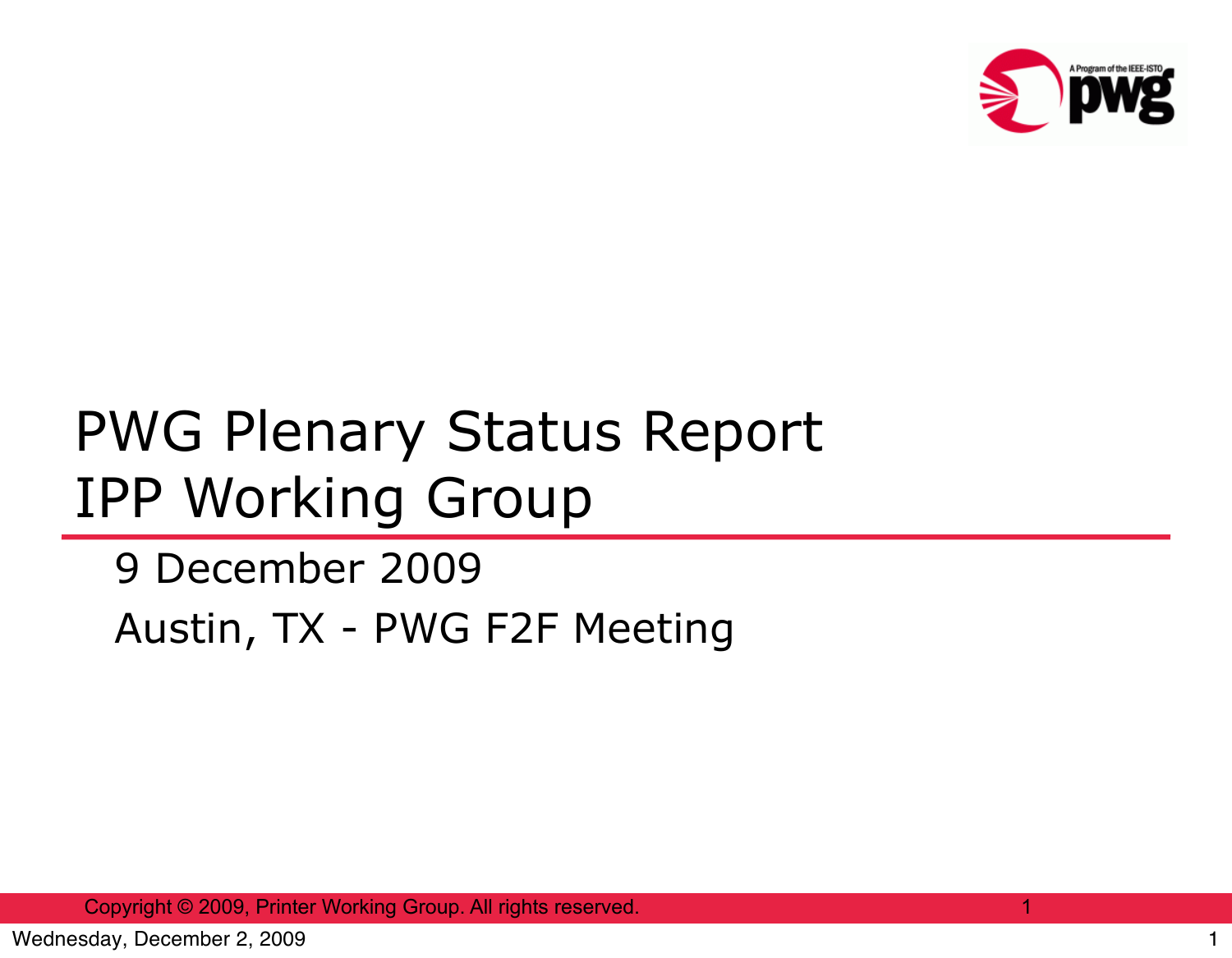

- IPP WG Chair:
	- Paul Tykodi (TCS)
- IPP WG Secretary:
	- Michael Sweet (Apple)
- IPP WG Document Editors:
	- Tom Hastings (formerly Xerox) IPP JPS2
	- Ira McDonald (High North) IPP Version 2.0
	- Mike Sweet (Apple) IPP Version 2.0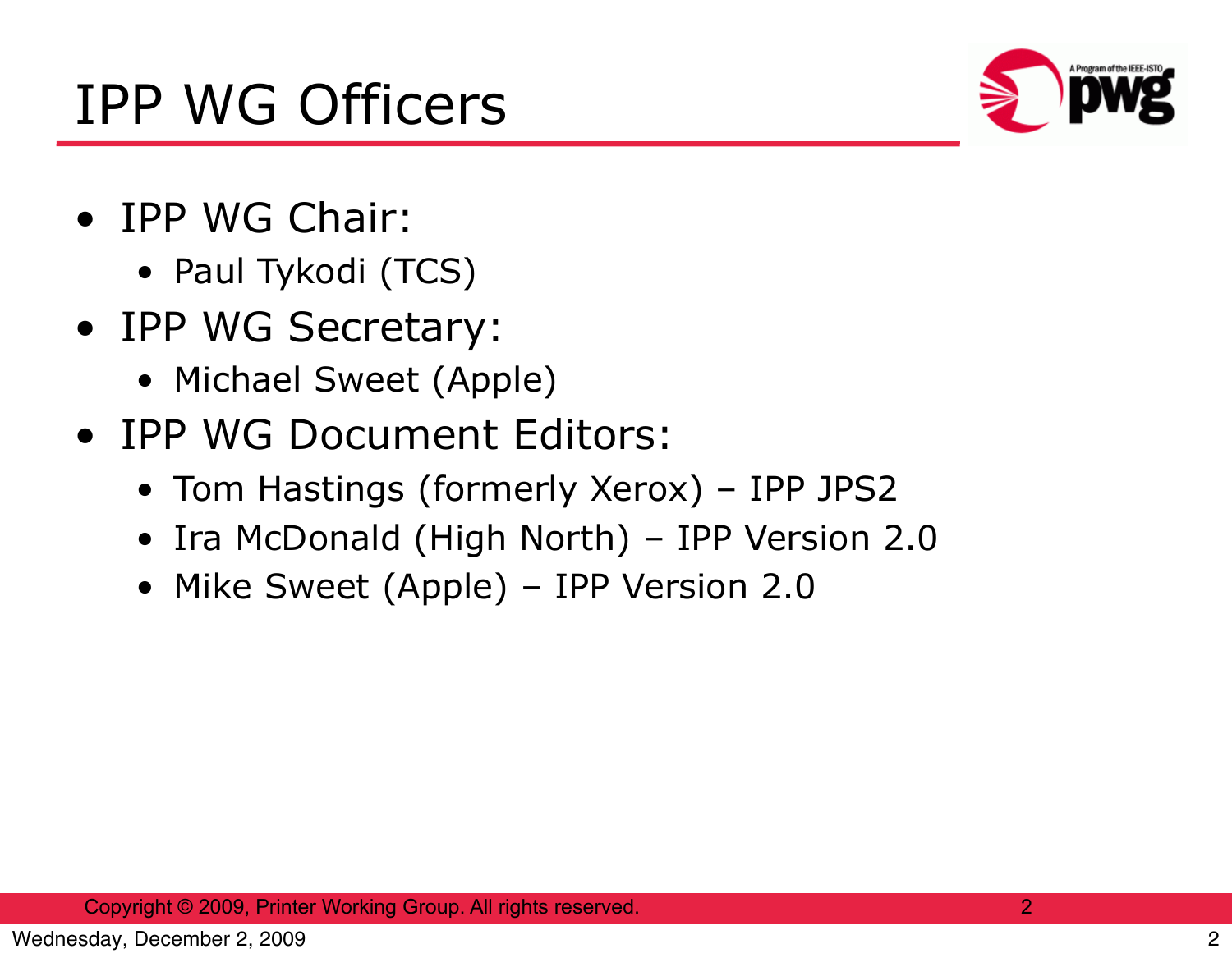

- IPP Version 2.0 First Edition
	- PWG Candidate Standard defines IPP/2.0 and IPP/2.1
	- ftp://ftp.pwg.org/pub/pwg/candidates/csipp20-20090731-5100.10.pdf
- IPP Printer State Extensions (PSX)
	- PWG Candidate Standard IPP Printer/Finisher alerts
	- ftp://ftp.pwg.org/pub/pwg/candidates/csippstate10-20090731-5100.9.pdf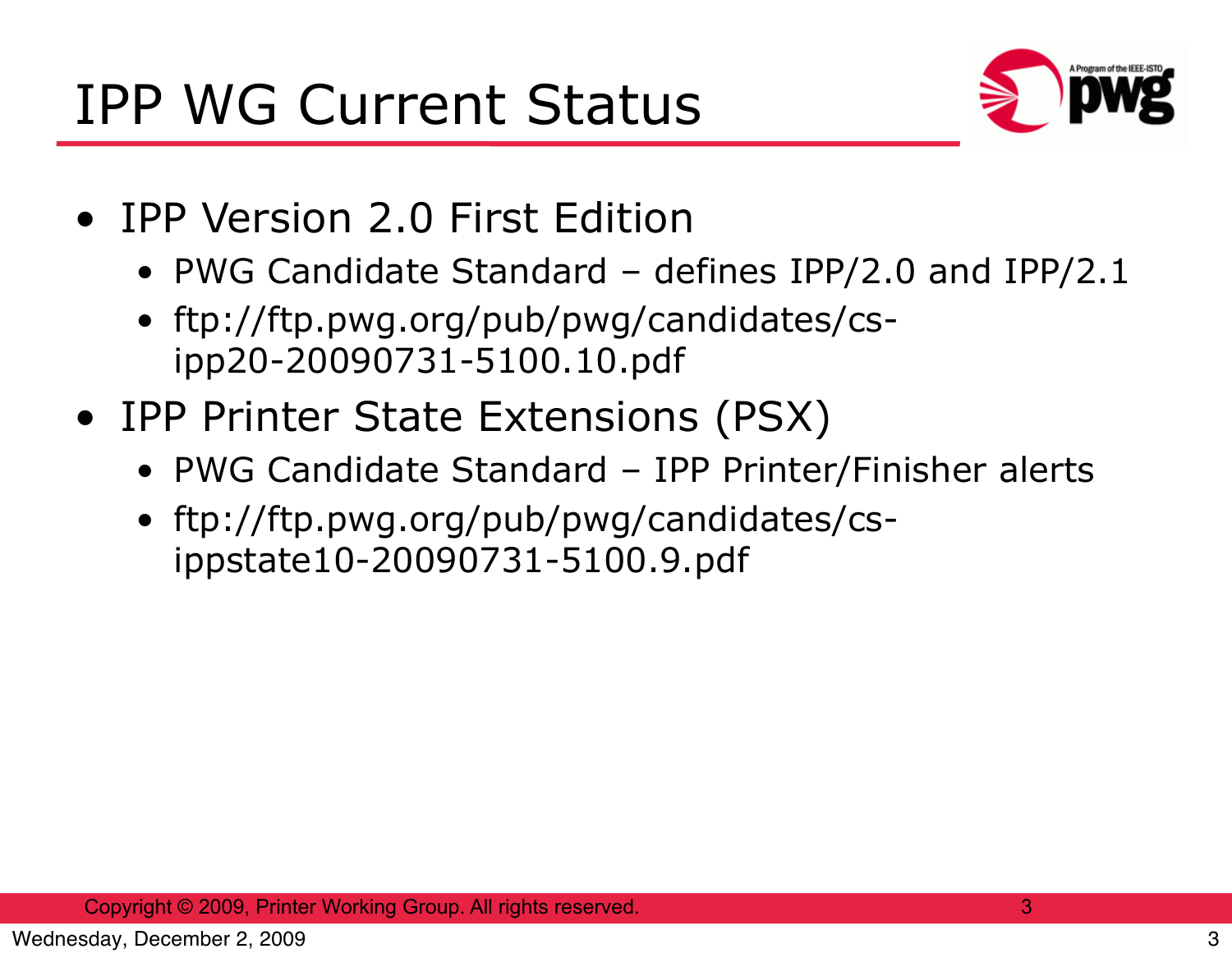

- IPP Job and Printer Operations Set2 (JPS2)
	- Prototype Draft extends IPP Production Printing Set 1
	- Resubmit-Job, Cancel-Jobs, Cancel-My-Jobs, job save, proof print, etc.
	- ftp://ftp.pwg.org/pub/pwg/ipp/wd/wdippjobprinterext10-v12-20091122-rev.pdf
- IPP Version 2.0 Project Charter
	- PWG SC Approved adds IPP Job and Printer Operations Set2
	- ftp://ftp.pwg.org/pub/pwg/ipp/charter/chippv2-20090819.pdf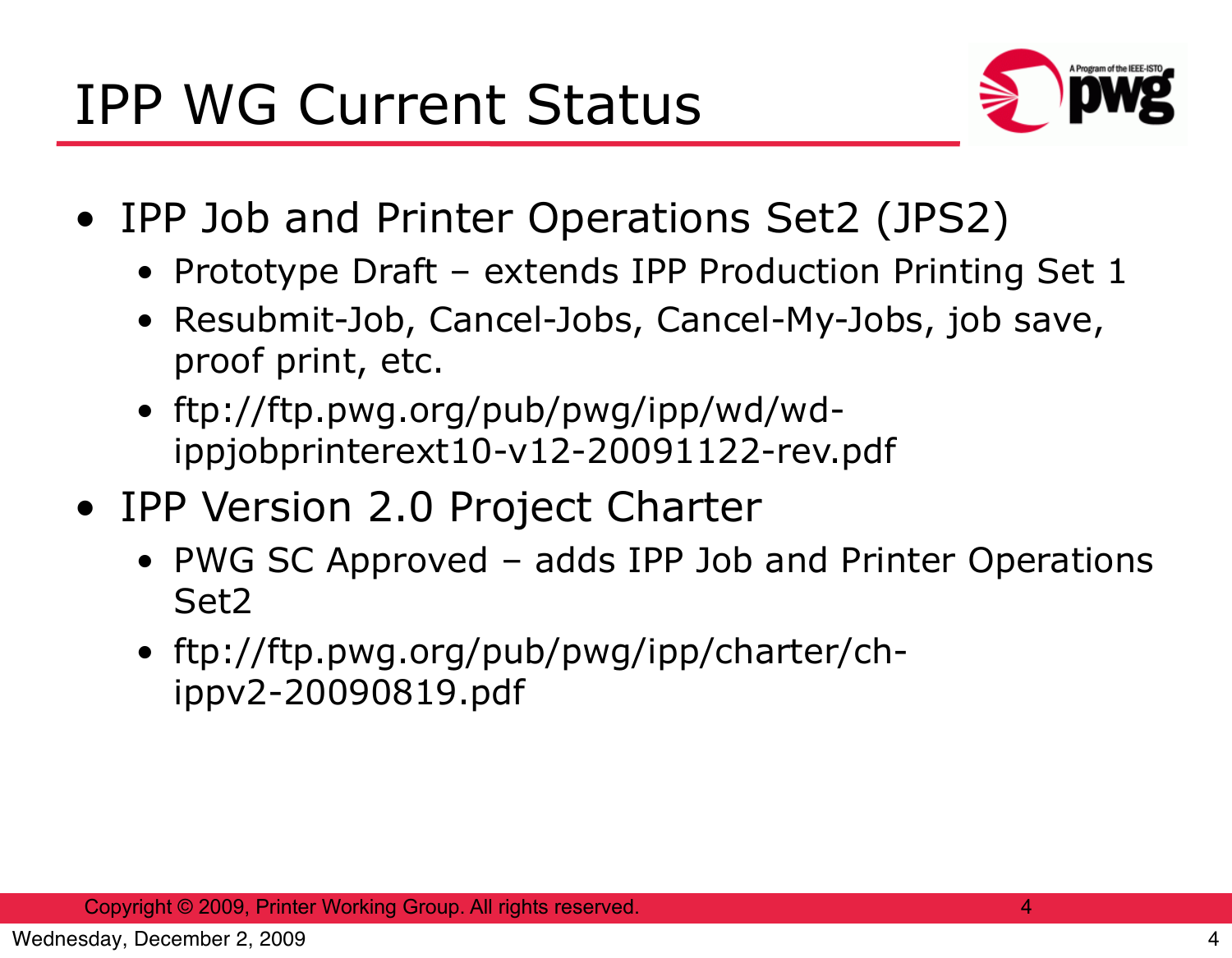

- IPP Job and Printer Operations Set2 (JPS2)
	- Revise Prototype Draft per review at December F2F
	- Prototype at Xerox (or elsewhere)
	- PWG Last Call in Q1 2010 (w/IPP Version 2.0 2nd Ed)
- IPP Version 2.0 Second Edition
	- Initial draft in Q4 2009 add IPP/2.2 (Prod Print)
	- Include all IETF and PWG IPP extension specs
	- PWG Last Call in Q1 2010 (w/JPS2)
- IPP 2.0/2.1/2.2 Interoperability Testing
	- Interoperability event in Q2/Q3 2010
- IPP Everywhere
	- BOF at PWG F2F in February 2010 (Mike Sweet)